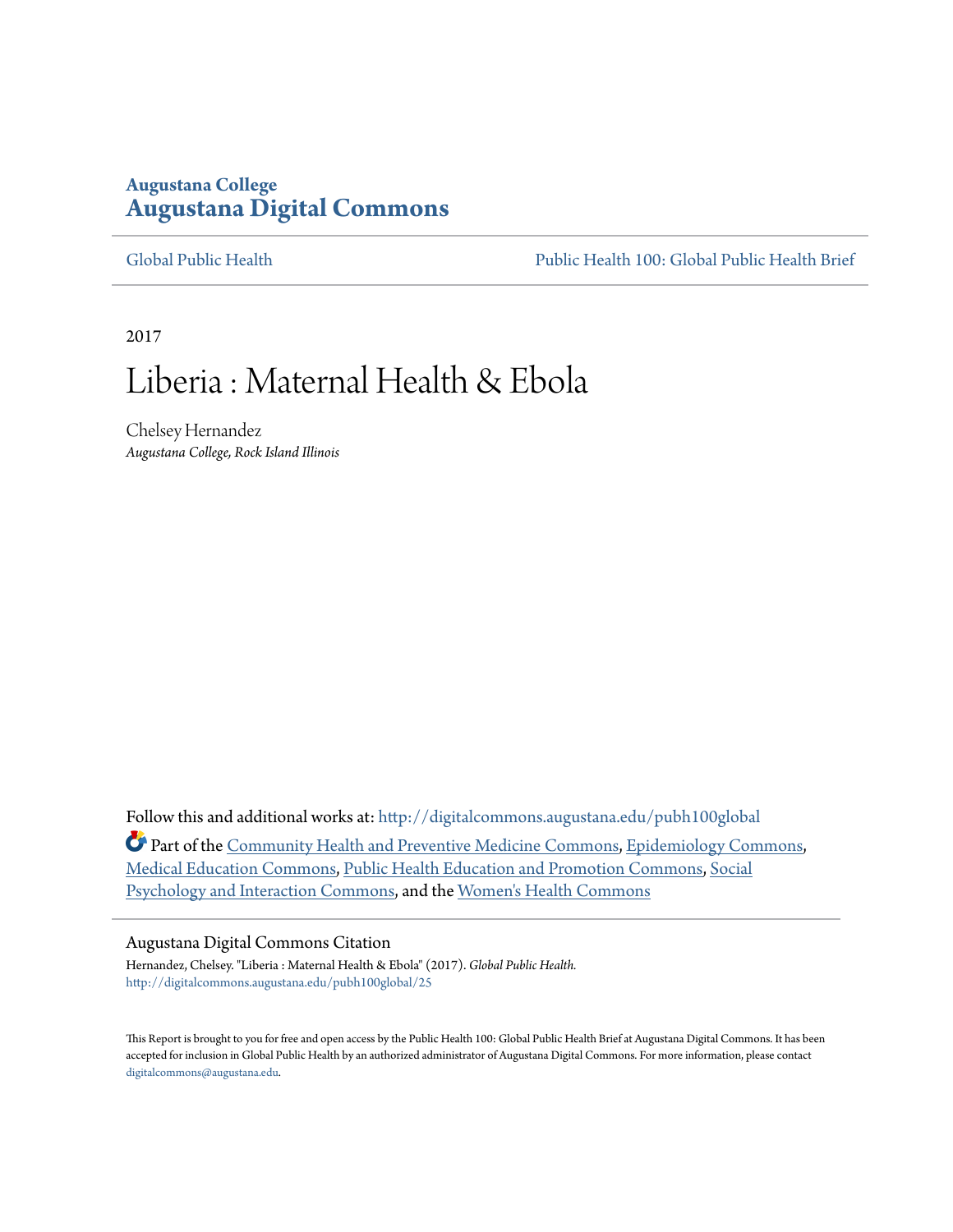

## **LIBERIA**

- a low-income country
- located between Guinea, Côte d'Ivoire, and Sierra Leone in West Africa.
- population of 4,689,021 people
- around 86% of are Christian, while roughly the remaining 14% are Muslim (CIA, 2017).
- 20% of the Liberian people are Kpelle, 13% are Bassa.

# HEALTH ISSUES & CHALLENGES:

- Poor economy
- Corrupt **GOVERNMENT**
- LACK OF RESOURCES
- Reliant on external sources
- Poor health care resources/ access
- High under 5 MORTALITY RATE (70% as of 2016)
- •

# Government/ HISTORY

Liberia maintains a presidential republic system, meaning that a president who represents the citizens rules the government. Liberia's electoral process is somewhat similar to that of the United States, in that the appointed individual governs for six years in two rounds. However, in 1980, Liberia's government took a turn for the worst. Samuel Doe and several other men managed to get into the presidential mansion and kill the current president. Then, Doe declared himself president, which led to the the restriction of political activity and communication as well as the mistreatment of several ethnic groups. Later in time, a rebel group killed Doe and proceeded to commit what many call one of the worst "ethnic cleansings" (Duva, 2002)



funding and donations from NGOs and outside countries, Figure 1 shows health care facilities in a Liberian county. As shown, only two actual hospitals stand in place, demonstrating how difficult they can be to access, given how sparse they are and expensive they can be. Figure 2 demonstrates the amount of antenatal care visits throughout the Ebola epidemic, showing how Ebola decreased the amount of visits. It is easy to see how the history of Liberia's government, in addition to several other factors, has significantly contributed to the poor state of public health that this lowincome country has. Liberia is now heavily reliant on external especially for health care, funding, and resources in general. This paper will focus on the Ebola outbreak in Liberia and how women and their children have been affected, given their vulnerability.



Figure 2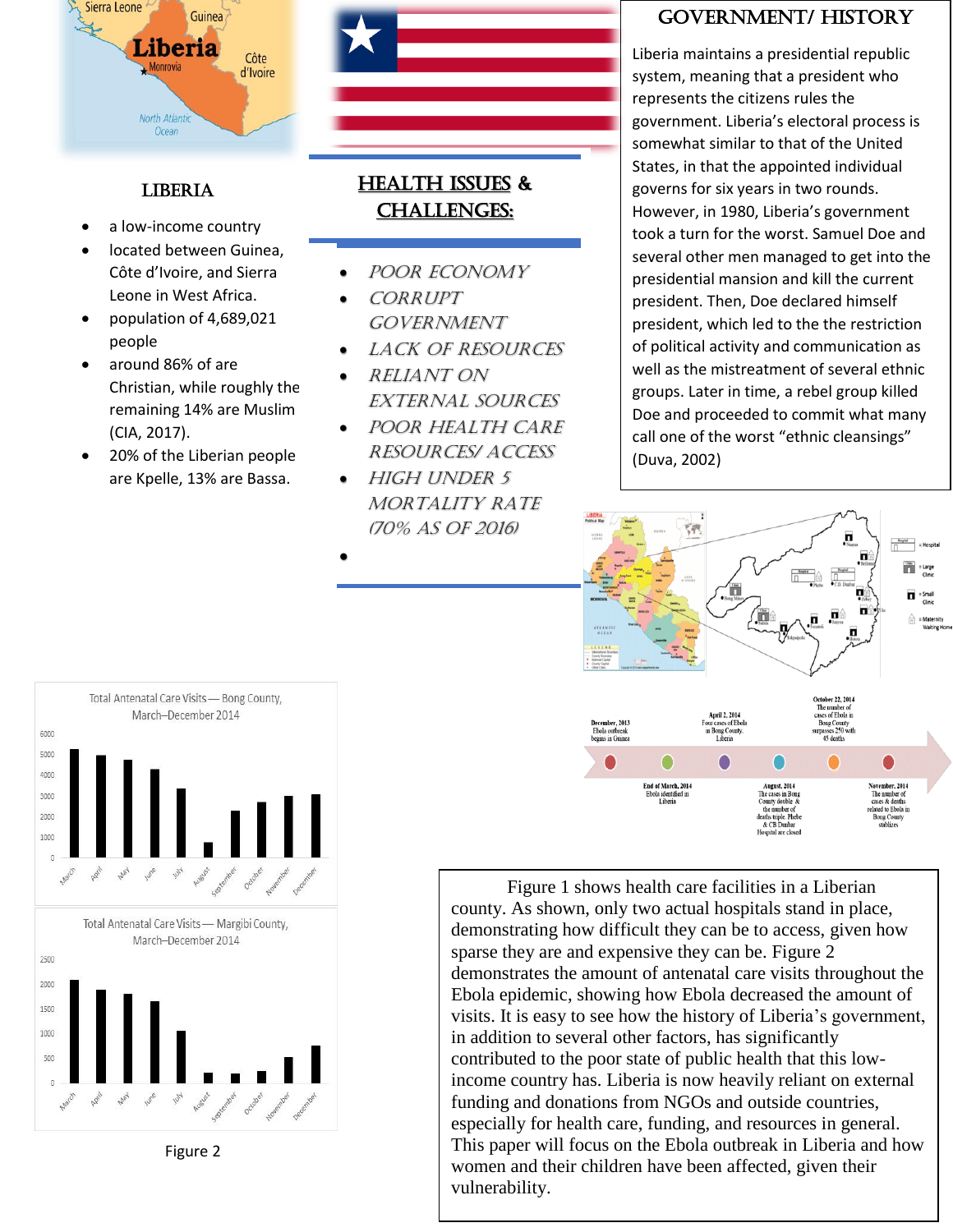### WHAT IS EBOLA?

- An animal-borne virus infection that spreads through direct contact of secretions and bodily fluids such as blood, saliva, or semen, and was initially discovered in 1976. (CDC, 2016).
- The *intervention period* of Ebola, or the time it takes from first infection to feeling the first symptoms of the disease, is 21 days (WHO).
- Those at highest risk of getting Ebola are those who have made direct contact with or live near one who is already ill, as well as individuals taking care of the ill person, those who have had sexual intercourse with an infected person, & those processing contaminated fluids in a laboratory without using personal protective equipment.
	- o Mothers and children, who are already a vulnerable population, are also easily susceptible to Ebola, given the relationship of breastfeeding.



#### Symptoms include:

-headache -muscle pains -sore throat -diarrhea, vomiting bleeding.

## **CHALLENGES**

Previous research has clearly demonstrated the susceptibility and vulnerability of mothers and young children to illnesses, as well as the impact and dangers of Ebola, especially in West Africa. Once an individual experiences symptoms of Ebola, blood specimens can be drawn from the person to determine if they are infectious. Although an FDA-approved vaccine currently is not available, health professionals are trained to provide fluids and electrolytes, as well as monitoring the oxygen levels and blood pressure of those with Ebola in efforts to increase survival. Ebola is also difficult to diagnose because the symptoms are very similar to those of influenza and pregnancy complications, which provides additional challenges since early detection is critical.





## WHAT DO WE DO NOW?

- Be considerate of language/culture barriers, financial insecurities, government, as well many other extraneous factors that affect an individual & their choice/ability to seek healthcare.
- Try to improve the average, since most of the population could be considered high risk.
- Make education a priority
- Use familiar faces/celebrities to help convey important health messages to help gain trust of the people.